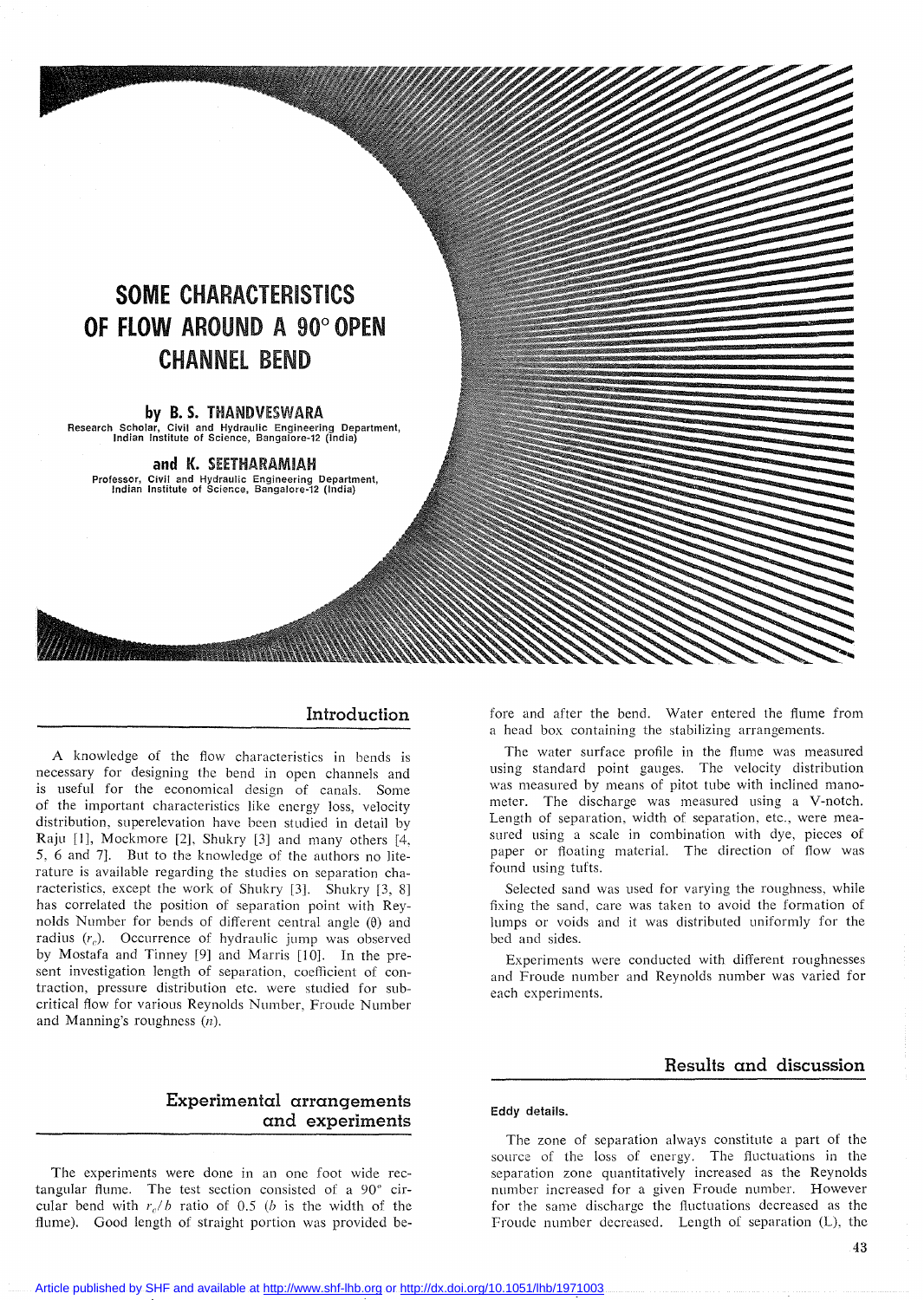

**1/** Correlation of parameter  $L/b$  with Froude number.

maximum width of zone  $(b'_{\text{max}})$  and coefficient of contraction  $(C<sub>c</sub>)$  are discussed in the following paragraphs.

Length of separation is the distance from the point of separation to the point of reattachment. Graves and Renov [11] theoretically predicted by the method of hodograph that for a sharp bend with a sharp corner the maximum width of separation occurs at infinity and the length of separation would also be infinity. But the viscous force of real fluids causes the reattachment and the length of separation reaches a finite value and the maximum width of separation occurs within a short reach. Nondimensional parameter  $L/b$  was correlated with Froude number. Figure 1 shows that *Lib* decreases as the Froude number increases for ail roughnesses used in this investigation. When the Froude number was increased keeping the discharge constant, the length of separation was found to be decreasing and slight increase in maximum width of separation was observed.

When the nondimensional length of separation was cor-

related with Reynolds number (Fig. 2), L/b increased as Reynolds number increased.

Always the maximum width  $(b'_{\text{max}})$  of separation zone occurred at about 0.46 to 0.67 times the width of channel from the point of separation. The point of separation appeared at 90° section from the entrance. Figure 3 shows the details of separation zone in plan for various Reynolds numbers for different roughness.

#### Coefficient of contraction  $(C_n)$ .

Coefficient of contraction is defined as the ratio of the width of main flow at the maximum width of separation  $(a)$ to the width of the flume  $(b)$ .

$$
C_c = \frac{a}{b} = \frac{b - b'_{\text{max}}}{b} = 1 - \frac{b'_{\text{max}}}{b}
$$

Graves and Renov [Il] found that the coefficient of contraction was equal to  $0.674$  for incompressible flow fluids (experiments conducted in wind tunnel).

Figures 4 and 5 represent the correlation of coefficient of contraction with Reynolds number and Froude number respectively. Coefficient of contraction is practically constant for the range of parameters considered for ail roughness. The mean value is 0.667.

#### Hydraulic jump and cross wave patern.

In bends when flow separates in the downstream portion, it reaches supercritical flow when the Froude number covered in the upstream is greater than 0.32. Then the



**2/** Correlation of parameter L/b with Reynolds number.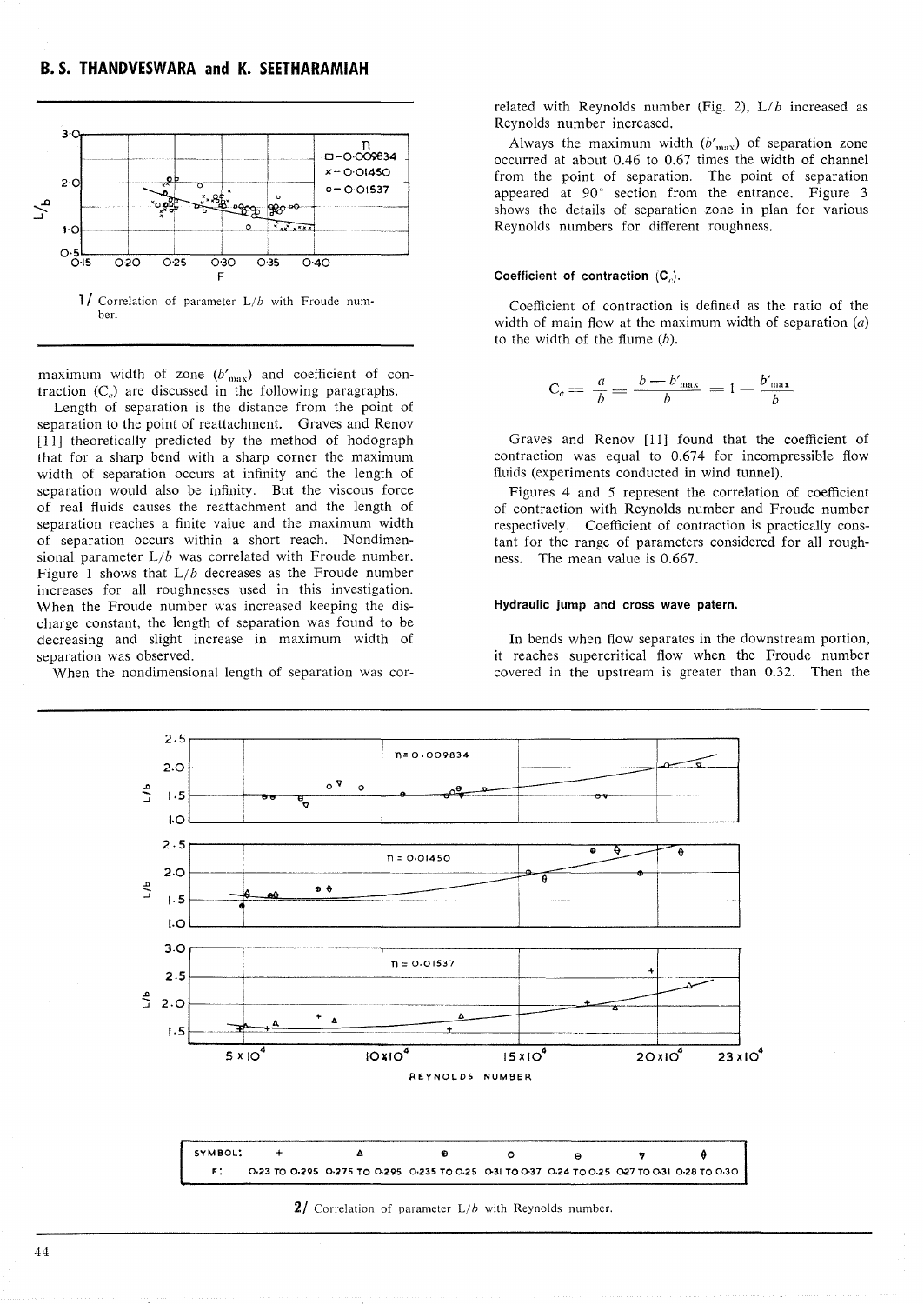## LA HOUILLE BLANCHE / Nº 1-1971











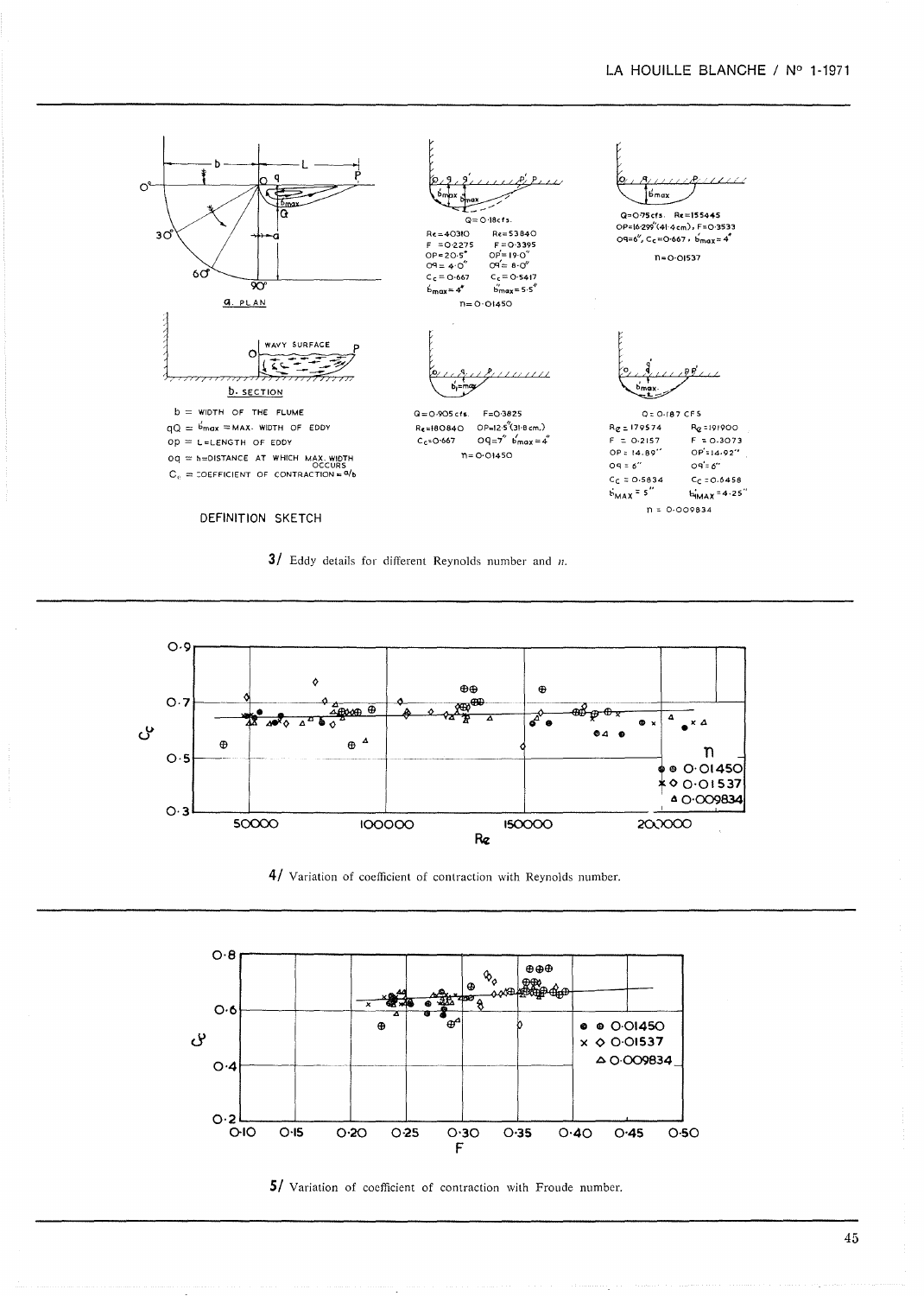

6/ Hydraulic jump and crosswave pattern:  $Q = 0.18$  cfs  $Re = 53840$  $F = 0.3395$  $n = 0.01450$ 

hydraulic jump occurs in the immediate downstream of the exit of the bend.

The separation zone causes the flow to contract first upto throat (i.e. point of maximum width of eddy) and then ta expand within a short distance, causing the flow to change from supercritical to subcritical flow creating a favourable condition for the occurrence of hydraulic jump.

As the surface roughness increases jump will disappear. The presence of jump caused the free surface to be fluctuating and a longer length would be needed for the flow to revert to the uniform flow conditions. The occurrence of hydraulic jump has been cited as an example of vortex hreakdown [10, 12]. Thus the flow in a 90" bend with  $r_e/b = 0.5$  can also be cited as an example for vortex hreakdown.

Even though the flow was subcritical, the fluid particles reflected from the boundary form cross waves. The instantaneous photo (Fig. 6) shows this pattern clearly.

#### Streamlines.

Streamlines were traced along the water surface and bed. The effect of secondary current can be seen in Figure 7. Streamlines are three dimensional in nature. Figure 8 indicates the effect of centrifugaI force on the free surface.

#### **Statie pressure distribution.**

The static pressure in the test section (bend) was measured at different depths and different points, along the radial planes. The static pressure recorded was found to be 3% to 6% less than the hydrostatic pressure distribution near the bed. Thus it can be concluded that the presence of a bend in horizontal plane has the effect of convex bend in a vertical plane regarding pressure distribution.

# **Conclusions**

1. Length of separation increases with the increase in Reynolds number and decreases with the increase in Froude number for ail roughness.

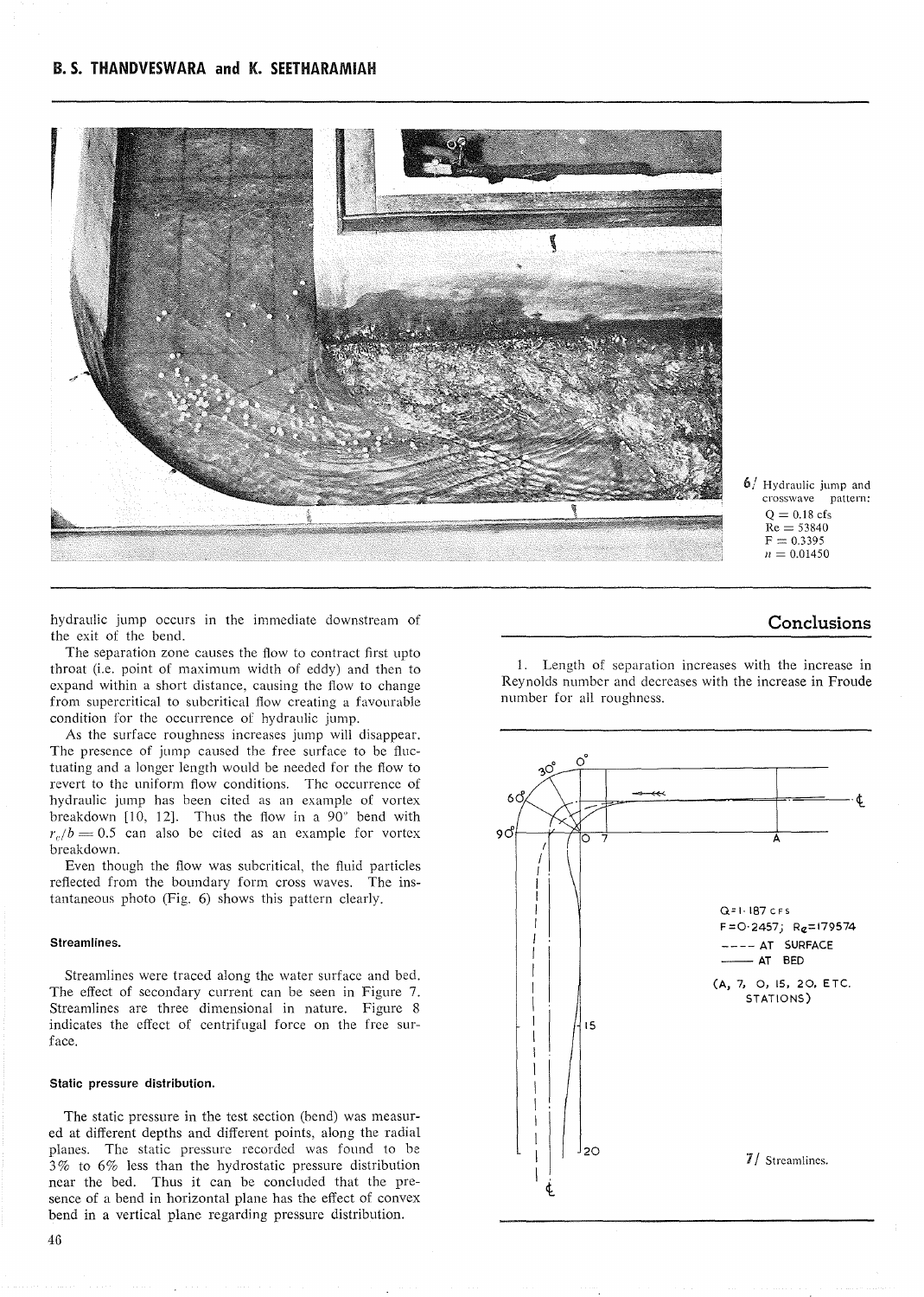### LA HOUILLE BLANCHE / Nº 1-1971



8/ Flow pattern:  $Q = 0.1390 \text{ cfs}$  $n = 0.01450$  $F = 0.2382$  $Re = 193200$ 

2. The coefficient of contraction is practically constant for Froude number and Reynolds number for different roughness.

3. Hydraulic jump occurs in the downstream of the bend when the Froude number covered in the upstream of the bend is greater than 0.32.

4. Flow in a 90° bend can be cited as an example of vortex breakdown.

5. Static pressure distribution is 3% to 6% less than hydrostatic pressure distribution, near the bed.

# **List of symbols**

- *a:* width of flow in contracted area;
- $b$ : width of flume;
- $b'_{\text{max}}$ : maximum width of eddy zone;
	- $C_c$ : coefficient of contraction =  $a/b$ ;
	- $F:$  Froude number  $V/\sqrt{gy}$ ;
	- $g$ : acceleration due to gravity;
	- L: length of separation;
	- *n:* Manning's roughness *"n";*
	- *Re:* Reynolds number 4 VR/v;
	- $r<sub>e</sub>$ : radius of curvature of bend along the centre line;
	- V: mean velocity of approach flow;
	- y: depth of flow;
	- v: kinematic viscosity;
	- $\theta$ : central angle of the bend.

# **References**

- [1] RAJU (S.P.). "Versuche uber den stromungs widerstand gekrimmten off-en-er kanalc", Mittelungen des Hydraulischen Institutes der Technischen Hochschule, Munchen, N° 6. pp. 45-60, Munchen 1933. English translation by c.E. Bradsley, *Proc. A.S.C.E.*, vol. 63, pt. 2, p. 1834, pp. 49, nov. 1937.
- [2] MOCKMORE (C.E.).  $-$  "Flow around bends in stable channels", *Tr. A.S.C.E.*, vol. 109, pp. 593-618, 1944.
- [3] SHUKRY (Ahmed).  $-$  "Flow around bends in an open flume", *Tr. A.S.C.E.*, vol. 115, pp. 751-779, 1959.
- [4] IPPEN (A.T.) and DRINKER  $(P.A.)$ .  $-$  "Boundary shear stresses in curved trapezoidal channels », *Proc. A.S.C.E.,* JI. Hyd. Dn. RY5, pt. I, vol 88, p. 3273, pp. 143-79, sept. 1962.
- [5] THANDAVESWARA  $(B.S.)$ .  $-$  "Characteristics of flow around a 90" open channel bend", A thesis submitted for the degree of Master of Science, Indian Institute of Science, Bangalore, India.
- [6] MURAMOTO  $(Y)$ .  $-$  "Flow through curved open channels (pt I)", Bul. Disaster Prevention, *Res. Inst. Annals,* n" 8,1965.
- [7] ROZOUSKII (I.L.).  $-$  "Flow of water in bends of open channels". *Clearing house for Federal Scientific and Tech.* information, U.S.D.C. 5285, U.S.A. T.T. 60-51133.
- [8] CHOW VEN TE. "Open Channel Hydraulics". *McGraw Hill Book Co. Inc,* N.Y.
- [9] MOSTAFA  $(M.)$ , SOLIMAN and ROY TINNEY  $(E.)$ . "Flow around 180" bends in open rectangular channels". *Proc. A.S.C.E.,* Hy4, pp. 893-907, July 1968.
- [10] MARRIS  $(A.W.)$ . "Free surface flow in a curved channel as an example of vortex breakdown". Symposium on fully separated flows, *A.S.M.E. Fluids Eng. Philadelphia,* pp. 53, May 18-20, 1964.
- [11] GRAVES  $(K.W.)$  and THEODOR RENOV.  $-$  "Separation of channel flow induced by a right angle bend". *Ibid,* pp. 10, 1964.
- [12] BENJIMAN (T.B.).  $-$  "Theory of the vortex breakdown phenomenon", *JI. of Fluid Mech.,* vol. 14, pt. 4, pp. 593-629, 1962.

:iOI sp np nil ml po

Le sul ré Di

**ur**

**Oy** ,Iel 'l.R

#### **lat** Le Jn

Le aÑ٢